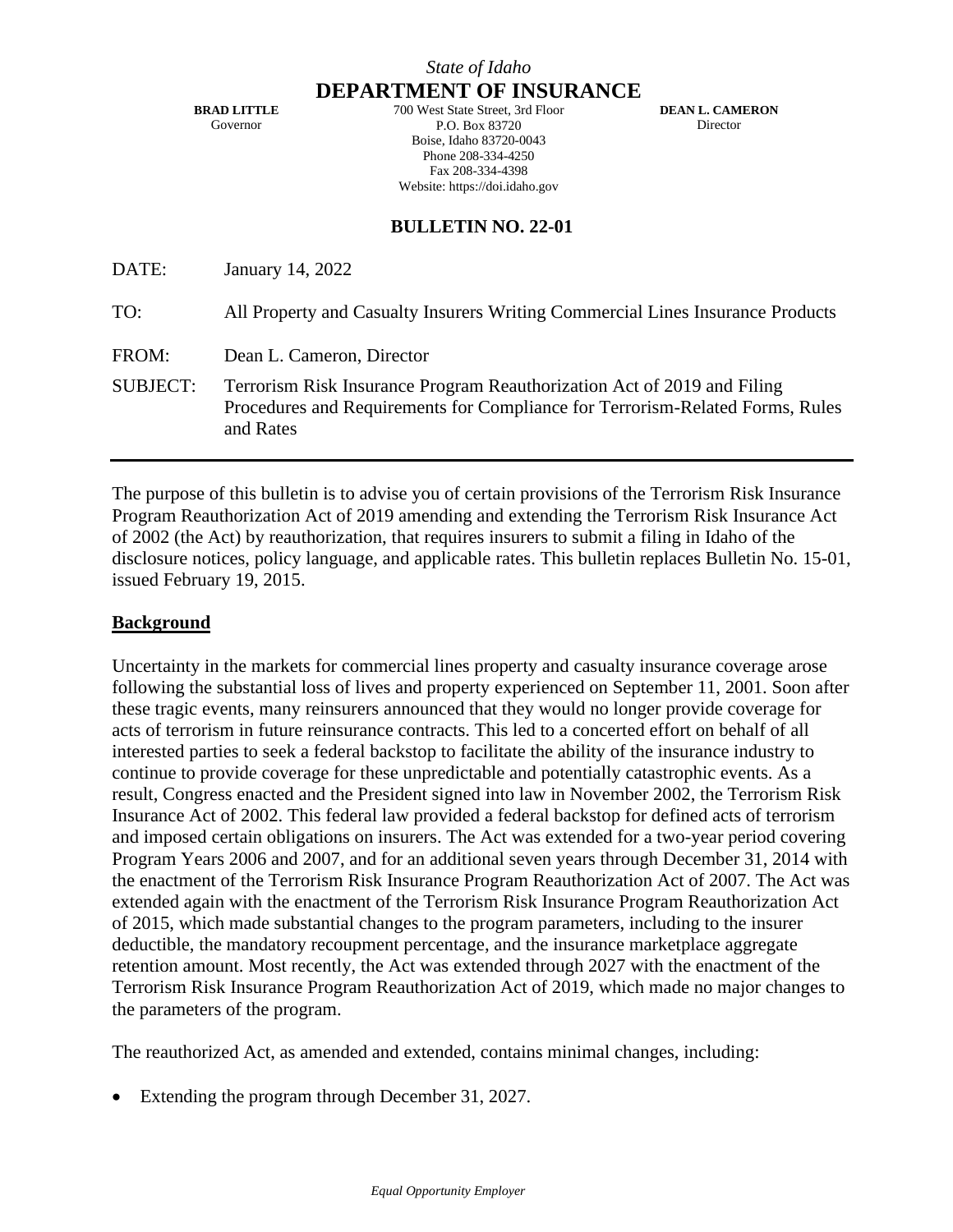- Changing the timing of the mandatory recoupment by moving the date of each referenced year back five years.
- Requiring the Secretary of the Treasury to include in the Secretary's annual report an evaluation of the availability and affordability of terrorism risk insurance, including specifically for places of worship.
- Requiring the Comptroller General of the United States to conduct a study on: overall vulnerabilities and potential costs of cyber-attacks on the U.S.; whether state-defined cyber liability under a property/casualty (P/C) line of insurance is adequate coverage for an act of cyber terrorism; whether such risks can be adequately priced by the private market; and whether the current risk-share systems under TRIA are appropriate for a cyber terrorism event.
- Eliminating outdated language relating to past United States Government reimbursement levels. The reimbursement level of covered terrorism losses exceeding the statutorily established deducible is now (as of January 1, 2020) a fixed 80%.

# **Definition of Act of Terrorism**

Section 102(1) defines an *act of terrorism* for purposes of the Act. Please note that the unmodified reference to "the Secretary" refers to the Secretary of the Treasury. The revised Section 102(1)(A) states, "The term 'act of terrorism' means any act that is certified by the Secretary, in consultation with the Secretary of Homeland Security, and the Attorney General of the United States—(i) to be an act of terrorism; (ii) to be a violent act or an act that is dangerous to— $(I)$  human life:  $(II)$ property; or (III) infrastructure; (iii) to have resulted in damage within the United States, or outside the United States in the case of—(I) an air carrier or vessel described in paragraph (5)(B); or (II) the premises of a United States mission; and (iv) to have been committed by an individual or individuals, as part of an effort to coerce the civilian population of the United States or to influence the policy or affect the conduct of the United States Government by coercion." Section 102(1)(B) states, "No act shall be certified by the Secretary as an act of terrorism if—(i) the act is committed as part of the course of a war declared by the Congress, except that this clause shall not apply with respect to any coverage for workers' compensation; or (ii) property and casualty insurance losses resulting from the act, in the aggregate, do not exceed \$5,000,000." Section 102(1)(C) and (E) specify that the determinations are final and not subject to judicial review and that the Secretary of the Treasury cannot delegate the determination to anyone.

### **Submission of Rates, Policy Form Language and Disclosure Notices**

If an insurer relies on an advisory organization to file loss costs and related rating systems on its behalf, no rate filing is required unless an insurer plans to use a different loss cost multiplier than is currently on file for coverage for *certified losses*. Insurers that develop and file rates independently may choose to maintain their currently filed rates or submit a new filing. The rate filing should provide sufficient information for the reviewer to determine what price would be charged to a business seeking to cover *certified losses*. Idaho will accept filings that contain a specified percentage of premium to provide for coverage for *certified losses*. Insurers may also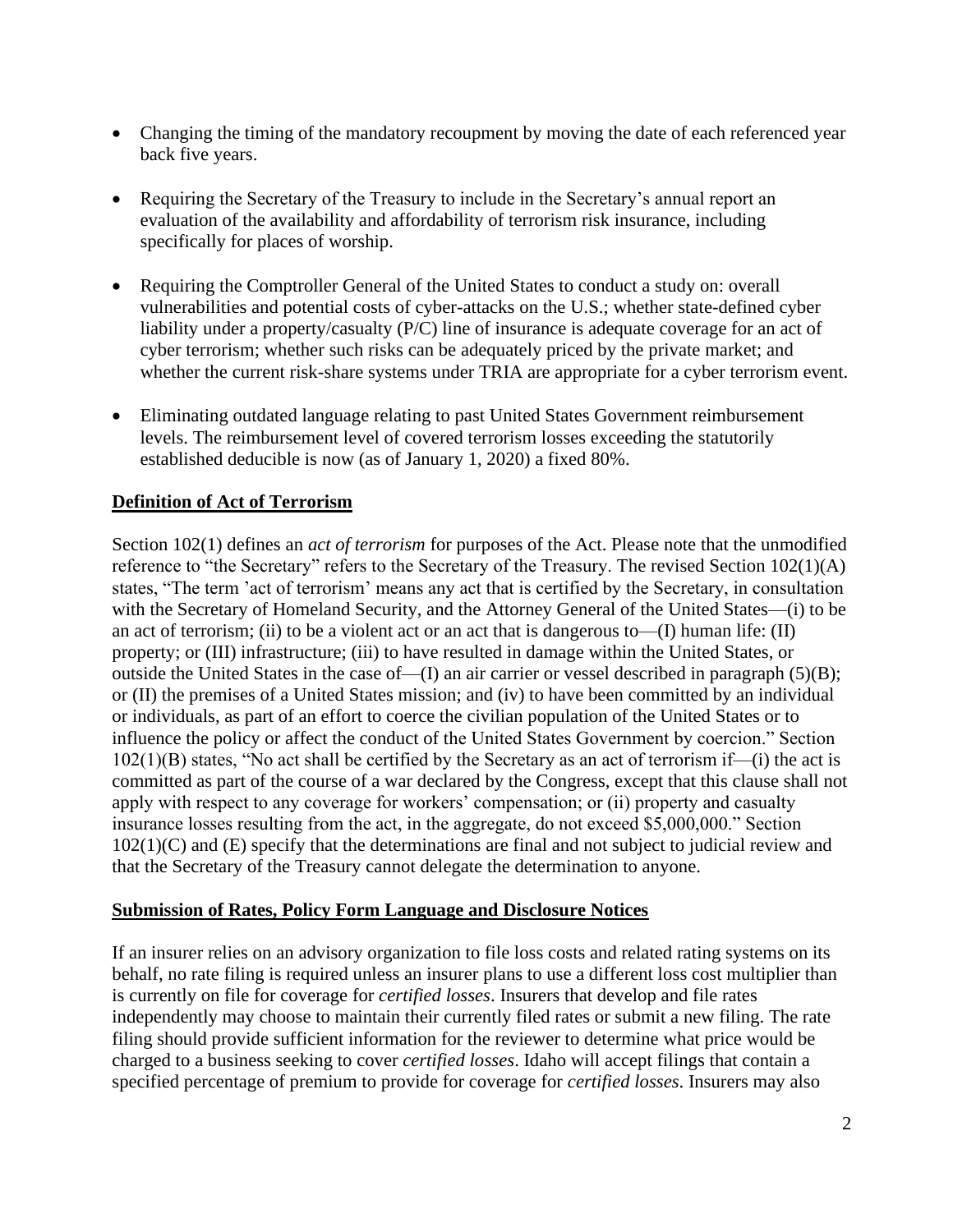choose to use rating plans that take into account other factors such as geography, building profile, proximity to target risks, and other reasonable rating factors. The insurer should state in the filing the basis that it has for selection of the rates and rating systems that it chooses to apply. The supporting documentation should be sufficient for the reviewer to determine whether the rates are excessive, inadequate or unfairly discriminatory.

Idaho will not allow exclusions of coverage for acts of terrorism that fail to be *certified losses*  solely because they fall below the \$5,000,000 threshold in Section 102(1)(B) on any policy that provides coverage for acts of terrorism that fail to be *certified*. Insurers required to file policy forms may submit language containing coverage limitations for *certified losses* that exceed \$100 billion in the aggregate.

Insurers subject to policy form regulation must submit the policy language that they intend to use in Idaho. The policy should define *acts of terrorism* in ways that are consistent with the Act, as amended, state law and the guidance provided in this bulletin. The definitions, terms and conditions should be complete and accurately describe the coverage that will be provided in the policy. Insurers may conclude that current filings are in compliance with the Act, as amended, state law and the requirements of this bulletin.

Another change introduced in the Terrorism Risk Insurance Program Reauthorization Act of 2007 was a disclosure requirement for any policy issued after the enactment of the Act. Specifically, in addition to other disclosure requirements previously contained in TRIA, insurers since 2007 have had to provide clear and conspicuous disclosure to the policyholder of the existence of the \$100 billion cap under Section 103(e)(2), at the time of offer, purchase, and renewal of the policy.

The director requests that the disclosure notices, in substantially the forms attached hereto, be filed along with the policy forms, rates and rating systems as they are an integral part of the process for notification of policyholders in Idaho and should be clear and not misleading to business owners in Idaho. The disclosures should comply with the requirements of the Act, as amended, and should be consistent with the policy language and rates filed by the insurer.

Filers should use the SERFF system for submitting revised terrorism product filings. In support of speed to market initiatives, filers should use the term "TRIA2019" in the product name field in SERFF to indicate a filing related to terrorism made in connection with the Terrorism Risk Insurance Program Reauthorization Act of 2019. The SERFF system alleviates the need to provide additional information in support of a speed to market tool, although some states may have additional requirements.

### **Optional Provision for Standard Fire Policy States**

In Idaho, the requirements for fire coverage are established by Idaho Code § 41-2401, and such coverage must meet or exceed the provisions of the Standard Fire Policy. These legal requirements cannot be waived. Thus, a business cannot voluntarily waive this statutorily mandated coverage.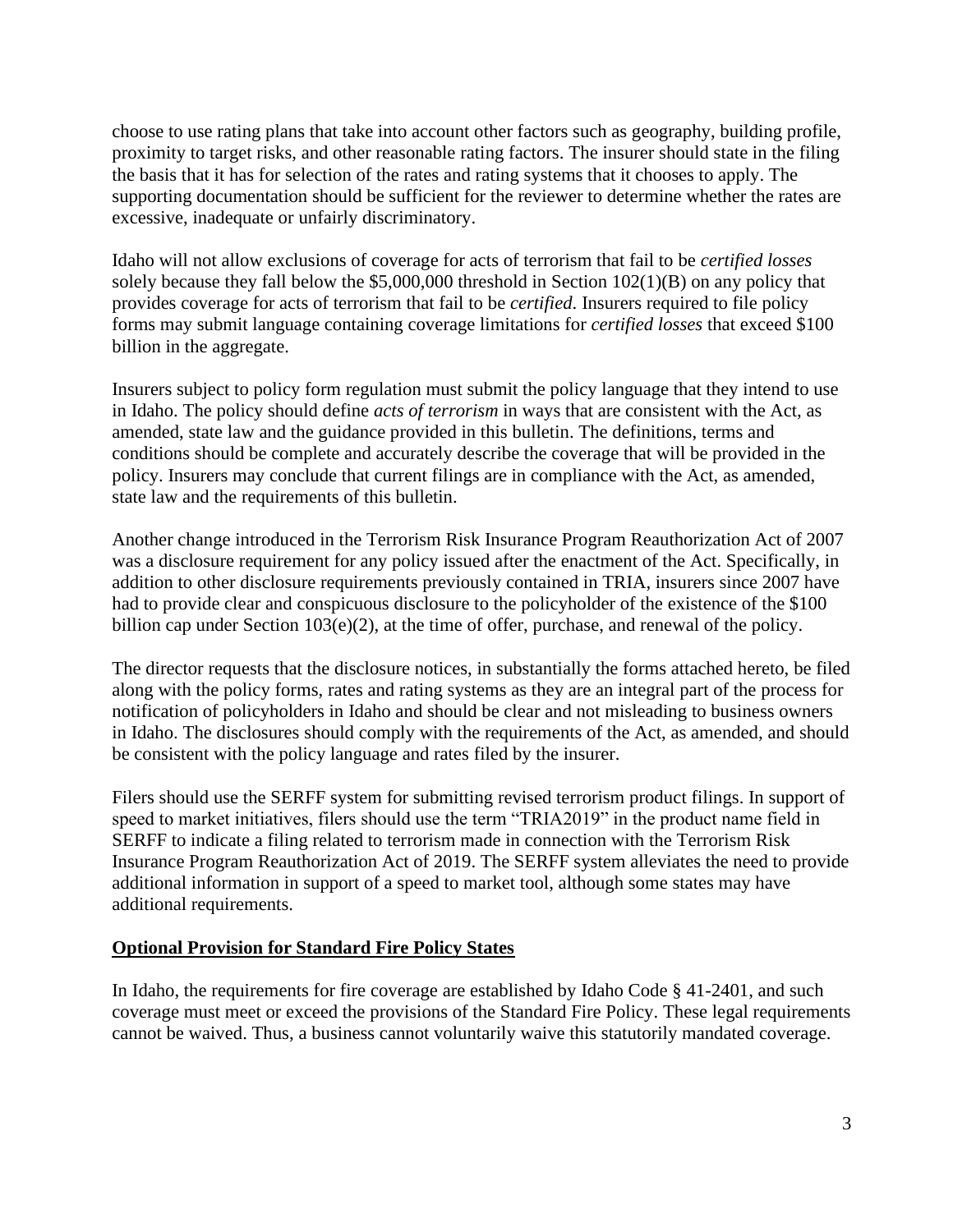## **Provision for Workers' Compensation Policies**

Workers' compensation insurance coverage is statutorily mandated in Idaho, and exemptions are barred in all states. Thus, a business cannot voluntarily waive workers' compensation insurance (or terrorism coverage provided by a workers' compensation insurance policy), nor can an insurer exempt terrorism risk from a workers' compensation policy.

## **Effective Date**

This bulletin shall take immediate effect and shall expire on December 31, 2027, unless Congress extends the duration of the Act.

This Bulletin is not new law but is an agency interpretation of existing law, except as authorized by law or as incorporated into a contract. Any questions regarding this Bulletin can be directed to Deputy Director Wes Trexler at 208-334-4214 or [weston.trexler@doi.idaho.gov.](mailto:weston.trexler@doi.idaho.gov)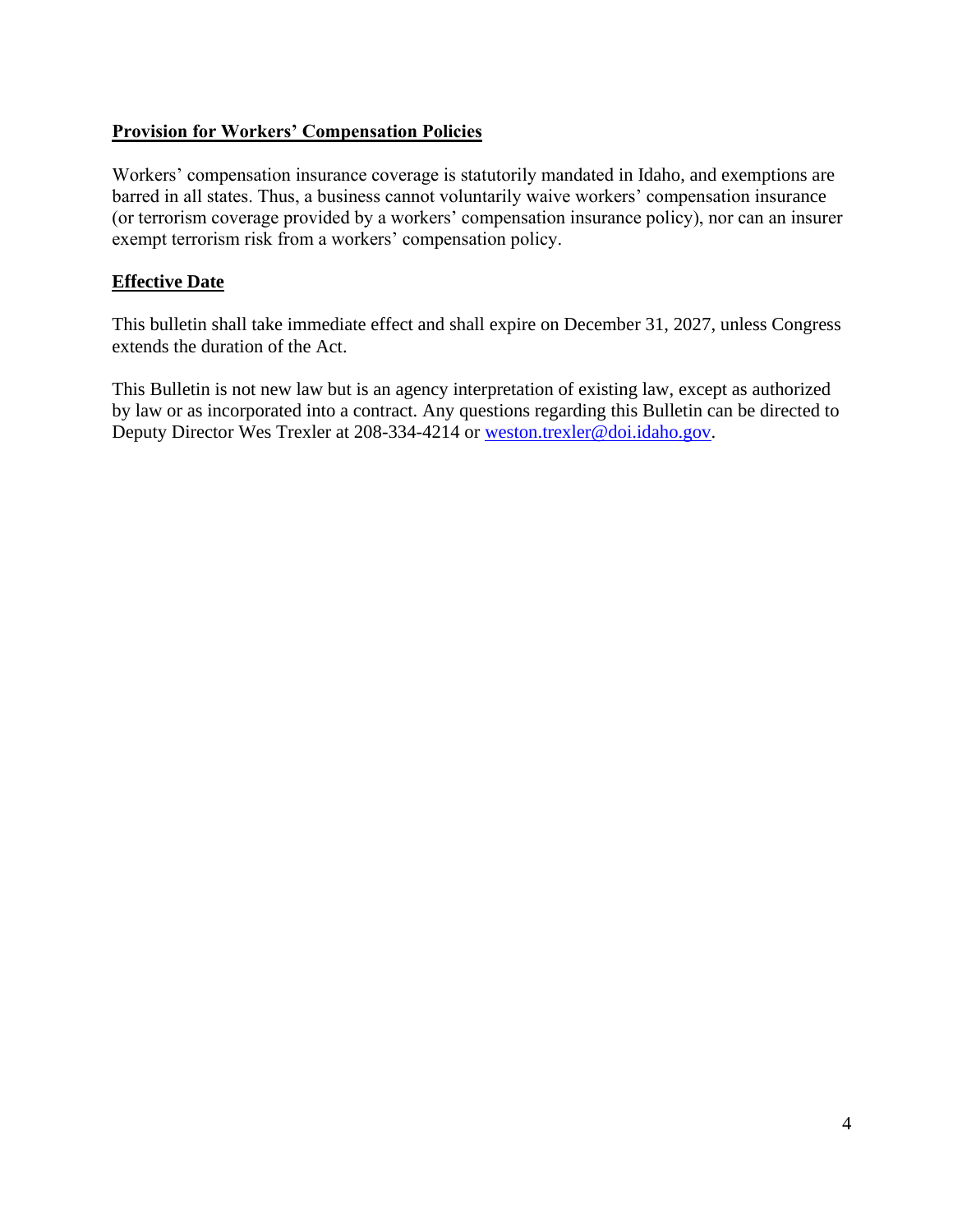#### **POLICYHOLDER DISCLOSURE NOTICE OF TERRORISM INSURANCE COVERAGE**

You are hereby notified that under the Terrorism Risk Insurance Act, as amended, you have a right to purchase insurance coverage for losses resulting from acts of terrorism. *As defined in Section 102(1) of the Act*: The term "act of terrorism" means any act or acts that are certified by the Secretary of the Treasury—in consultation with the Secretary of Homeland Security, and the Attorney General of the United States—to be an act of terrorism; to be a violent act or an act that is dangerous to human life, property, or infrastructure; to have resulted in damage within the United States, or outside the United States in the case of certain air carriers or vessels or the premises of a United States mission; and to have been committed by an individual or individuals as part of an effort to coerce the civilian population of the United States or to influence the policy or affect the conduct of the United States Government by coercion.

YOU SHOULD KNOW THAT WHERE COVERAGE IS PROVIDED BY THIS POLICY FOR LOSSES RESULTING FROM CERTIFIED ACTS OF TERRORISM, SUCH LOSSES MAY BE PARTIALLY REIMBURSED BY THE UNITED STATES GOVERNMENT UNDER A FORMULA ESTABLISHED BY FEDERAL LAW. HOWEVER, YOUR POLICY MAY CONTAIN OTHER EXCLUSIONS WHICH MIGHT AFFECT YOUR COVERAGE, SUCH AS AN EXCLUSION FOR NUCLEAR EVENTS. UNDER THE FORMULA, THE UNITED STATES GOVERNMENT GENERALLY REIMBURSES 80% BEGINNING ON JANUARY 1, 2020, OF COVERED TERRORISM LOSSES EXCEEDING THE STATUTORILY ESTABLISHED DEDUCTIBLE PAID BY THE INSURANCE COMPANY PROVIDING THE COVERAGE. THE PREMIUM CHARGED FOR THIS COVERAGE IS PROVIDED BELOW AND DOES NOT INCLUDE ANY CHARGES FOR THE PORTION OF LOSS THAT MAY BE COVERED BY THE FEDERAL GOVERNMENT UNDER THE ACT.

YOU SHOULD ALSO KNOW THAT THE TERRORISM RISK INSURANCE ACT, AS AMENDED, CONTAINS A \$100 BILLION CAP THAT LIMITS U.S. GOVERNMENT REIMBURSEMENT AS WELL AS INSURERS' LIABILITY FOR LOSSES RESULTING FROM CERTIFIED ACTS OF TERRORISM WHEN THE AMOUNT OF SUCH LOSSES IN ANY ONE CALENDAR YEAR EXCEEDS \$100 BILLION. IF THE AGGREGATE INSURED LOSSES FOR ALL INSURERS EXCEED \$100 BILLION, YOUR COVERAGE MAY BE REDUCED.

#### **Acceptance or Rejection of Terrorism Insurance Coverage**

|  | I hereby elect to purchase terrorism coverage for a prospective premium of \$                                                                                                        |  |
|--|--------------------------------------------------------------------------------------------------------------------------------------------------------------------------------------|--|
|  | I hereby decline to purchase terrorism coverage for certified acts of terrorism. I understand<br>that I will have no coverage for losses resulting from certified acts of terrorism. |  |

Policyholder/Applicant's Signature Insurance Company

Print Name Policy Number

Date